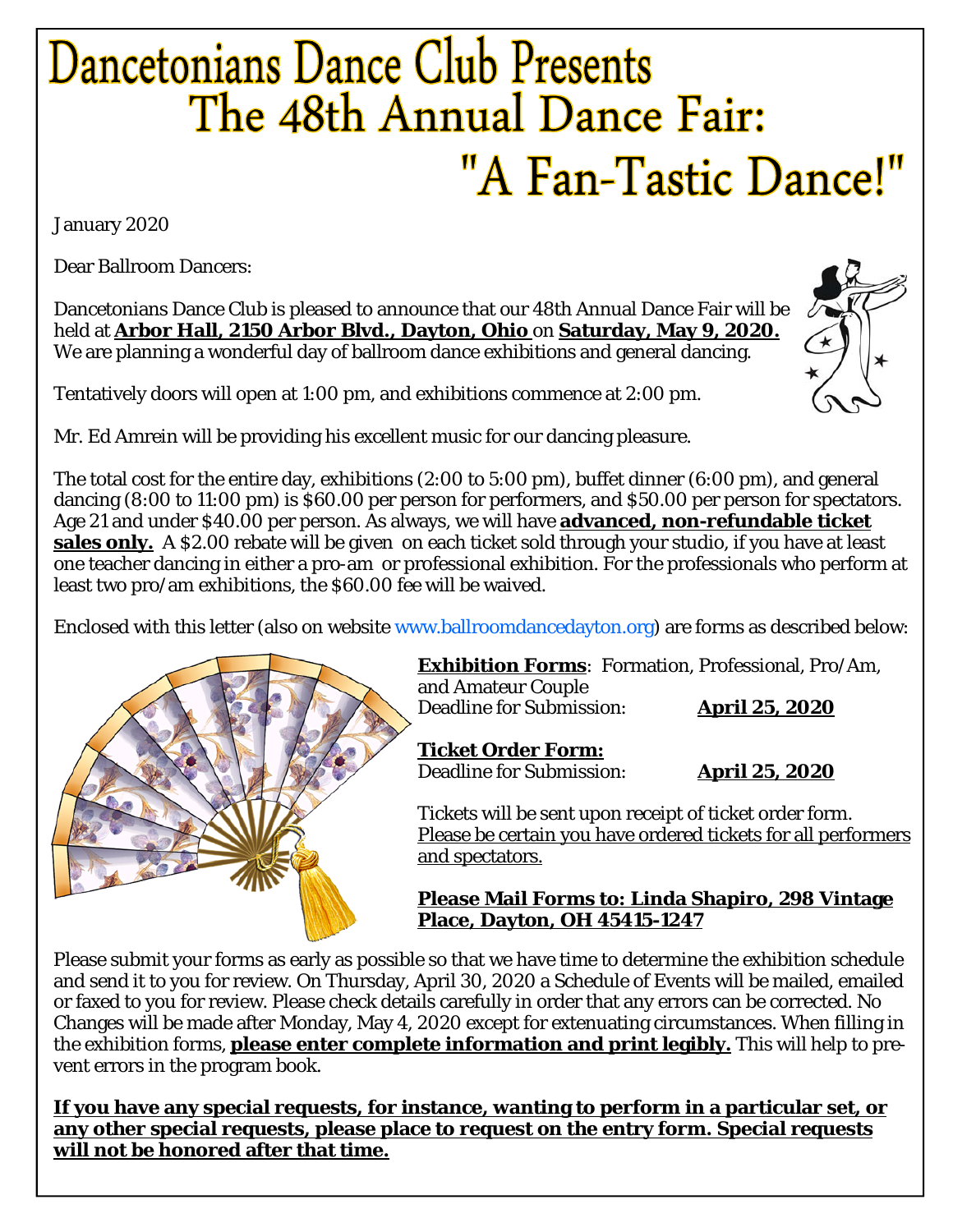In order to have sufficient time for general dancing, we would like to limit the number of exhibitions to 50. In the event of a large number of exhibition submissions, the post mark date on the entries will be used to determine which routines are included. In order to provide a variety of performances, there are a few limits on the number of entries as follows:

 One pro/am entry per amateur One am/am entry per amateur One formation per studio

If these limits pose a difficulty for your studio, please call chairman **Linda Shapiro at (937) 832-1086** to plead your case for an exception.

Please limit your routines to the following times: Amateur, Pro/Am Exhibitions 2 1/2 minutes Professional Exhibitions 5 minutes Formations 5 minutes

Music must be on CD. You may bring original or copy of your music, however if your music is a copy, please verify that it will play on any player, and not just on the burner used to make the copy. It is also recommended that you bring a backup copy "just in case". If possible, please put each exhibition on separate media so the DJ can place the music in order of performance.

If you have any questions or concerns, please contact Linda Shapiro at (937)832-1086.

We hope you will be able to join us at **Dance Fair 2020: "A Fan-Tastic Dance!"**

Sincerely,

**Dancetonians Dance Club Board Members** 

Linda Shapiro, Chairman Phone **937-832-1086**



Enclosures: Flyer Exhibition Forms Ticket Order Form Program Advertising Information Sheet

Additional forms are available on the web site www.ballroomdancedayton.org. On the home page you will find the link "Dance Fair Forms".